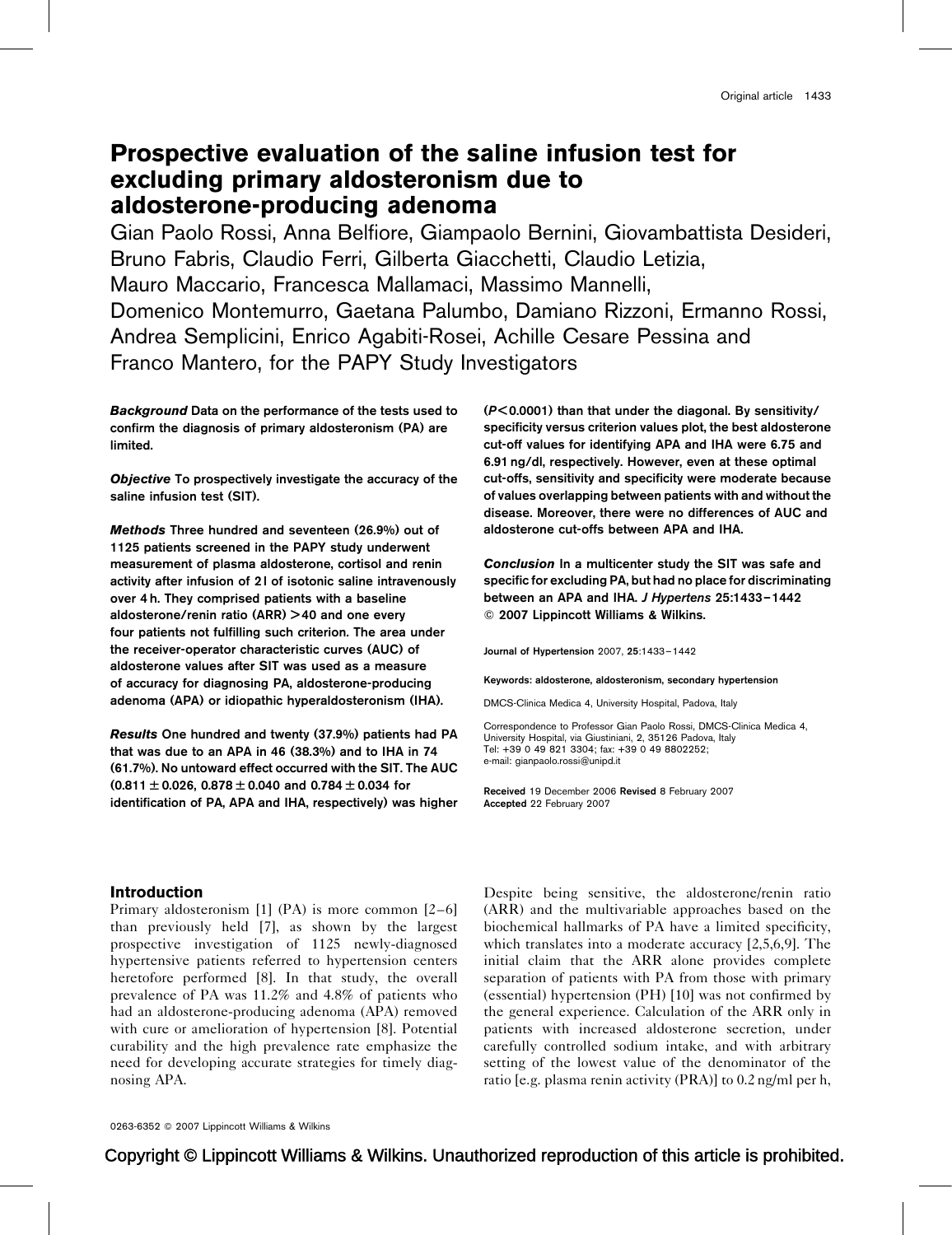might circumvent the problem of over-inflating the ARR, thus increasing its specificity. However, this was difficult to implement in practice and hampered by overlooking PA patients with only mild elevation of aldosterone [\[11,12\].](#page-9-0) Moreover, calculation of the ARR under antihypertensive medications, of which some (e.g. b-adrenergic blockers) blunt renin secretion but have little effect on aldosterone levels [\[13–15\],](#page-9-0) can generate a false-positive ARR, thus further lowering its specificity [\[11,16\].](#page-9-0) Of further concern, neither the ARR nor the multivariate score allow distinction of patients with idiopathic hyperaldosteronism (IHA) from low-renin PH, who can have a high ARR [17-19].

Adrenal vein sampling (AVS), is invasive and carries a low risk of complications [\[20,21\]](#page-9-0) but is required to identify the surgically curable forms of PA [\[22\]](#page-9-0). Hence, a confirmatory test is performed after a positive screening test to select patients for AVS [\[23,24\].](#page-9-0) However, with the exception of one study [\[25\],](#page-9-0) these tests, which comprise oral sodium loading [\[26\]](#page-9-0), saline infusion (SIT) [\[27,28\]](#page-9-0), captopril [\[2,29\]](#page-9-0) or the fludrocortisone suppression test, have been evaluated retrospectively in few selected patients with a high prior (pre-test) probability of PA [\[24,30\],](#page-9-0) mostly using another test as a referent rather than a conclusive diagnosis of APA [\[12,13,31\].](#page-9-0) For example, in the first report on the SIT, only five patients had an APA [\[27\]](#page-9-0) whereas, in the largest study, only eight and 14 referred hypertensives had an APA and IHA, respectively [\[32\]](#page-9-0). In a further study, which excluded patients with severe hypertension, a plasma aldosterone value after the  $SIT > 11$  ng/dl allowed the identification of 28 PA patients [\[25\].](#page-9-0) More recently, in a study comparing the SIT with the fludrocortisone test in 39 patients with low-renin hypertension, only five were conclusively diagnosed with an APA [\[28\].](#page-9-0) It was contended that the aldosterone/cortisol ratio after the SIT may allow differentiation of APA and IHA [\[33\],](#page-9-0) and a plasma aldosterone value after the SIT higher than 10 ng/dl can identify APA. However, further investigation was deemed to be necessary to gain confidence in the diagnosis of IHA in those with a plasma aldosterone after the SIT between 5 and 10 ng/dl [\[28\].](#page-9-0) The optimal aldosterone value after the SIT therefore remained undefined.

Thus, the Steering Committee of the PAPY (PA Prevalence in Hypertensives) study [\[8\]](#page-9-0) aimed to assess the performance of confirmatory tests in a large series of hypertensive patients in whom a conclusive diagnosis of APA was eventually made.

## Patients and methods **Overview**

The protocol of the PAPY study [\[8\]](#page-9-0) was approved by the institutional ethical committees and followed the Statement for reporting Studies of Diagnostic Accuracy (STARD) recommendations [\[34\]](#page-9-0) and the requirements

of the Declaration of Helsinki. Briefly, consecutive patients with a new diagnosis of hypertension referred to specialized centers for the diagnosis and treatment of hypertension nationwide in Italy were enrolled after informed consent was obtained [\[8\]](#page-9-0). A prior diagnosis of secondary hypertension and the refusal to participate in the study were the sole exclusion criteria.

#### Screening and saline infusion test

In the PAPY study, all patients underwent the screening test [\[8\];](#page-9-0) those who underwent the SIT were selected for the present investigation. By protocol, the SIT was required in the patients who had an ARR  $\geq$  40 baseline with a plasma aldosterone value  $\geq 8$  ng/dl, and/or  $\geq 30$ after captopril with a plasma aldosterone value  $>6$  ng/dl, and/or with a logistic discriminant function score  $\geq 0.50$ , and also in one in every four consecutive patients not fulfilling such criteria ([Fig. 1](#page-2-0)). For the screening test and the SIT, treatment with mineralocorticoid receptor antagonists was withdrawn for at least 6 weeks; diuretics, b-blockers, angiotensin-converting enzyme inhibitors and AT-1 receptor blockers were stopped for at least 2 weeks. Only a long-acting calcium channel blocker (CCB) and/or doxazosin was allowed, if necessary, for minimizing the risks of uncontrolled hypertension.

Because hypokalemia blunts aldosterone secretion, and therefore might hamper the detection of suppressibility of aldosterone with volume expansion, the SIT was performed only when serum  $K^+$  levels were  $\geq 3.0$ . To achieve this goal, oral potassium supplementation was allowed before the SIT. The SIT entailed infusion of 2 l of 0.9% saline i.v. over 4 h [\[27\],](#page-9-0) beginning between 0800 and 0930 h, when subjects remained recumbent. Before and after 4 h of infusion, blood was drawn from a forearm vein for the measurement of PRA, plasma aldosterone, cortisol and serum  $K^+$ .

#### Further tests

By protocol, the results of this test should not affect the further diagnostic work-up. To avoid a bias when evaluating the SIT performance, high-resolution computed tomography (CT) and/or magnetic resonance imaging (MRI) [\[8\]](#page-9-0) was required in all patients who had a positive screening test; nodules were identified and measured as described [\[8\].](#page-9-0) Regardless of the CT or MRI findings, patients with positive screening tests who were willing to eventually undergo adrenalectomy were submitted to AVS [\[20\]](#page-9-0) at five of the centers or to dexamethasone-suppressed adrenocortical scintigraphy at the other nine centers, to identify a lateralized excess production of aldosterone [\[8\].](#page-9-0) Adrenocorticotrophic hormone (ACTH) stimulation was not systematically used during AVS because it does not improve the diagnostic accuracy [\[35,36\]](#page-9-0). AVS was deemed to provide a lateralization diagnosis by the criteria previously detailed only if bilaterally selective [\[20\]](#page-9-0).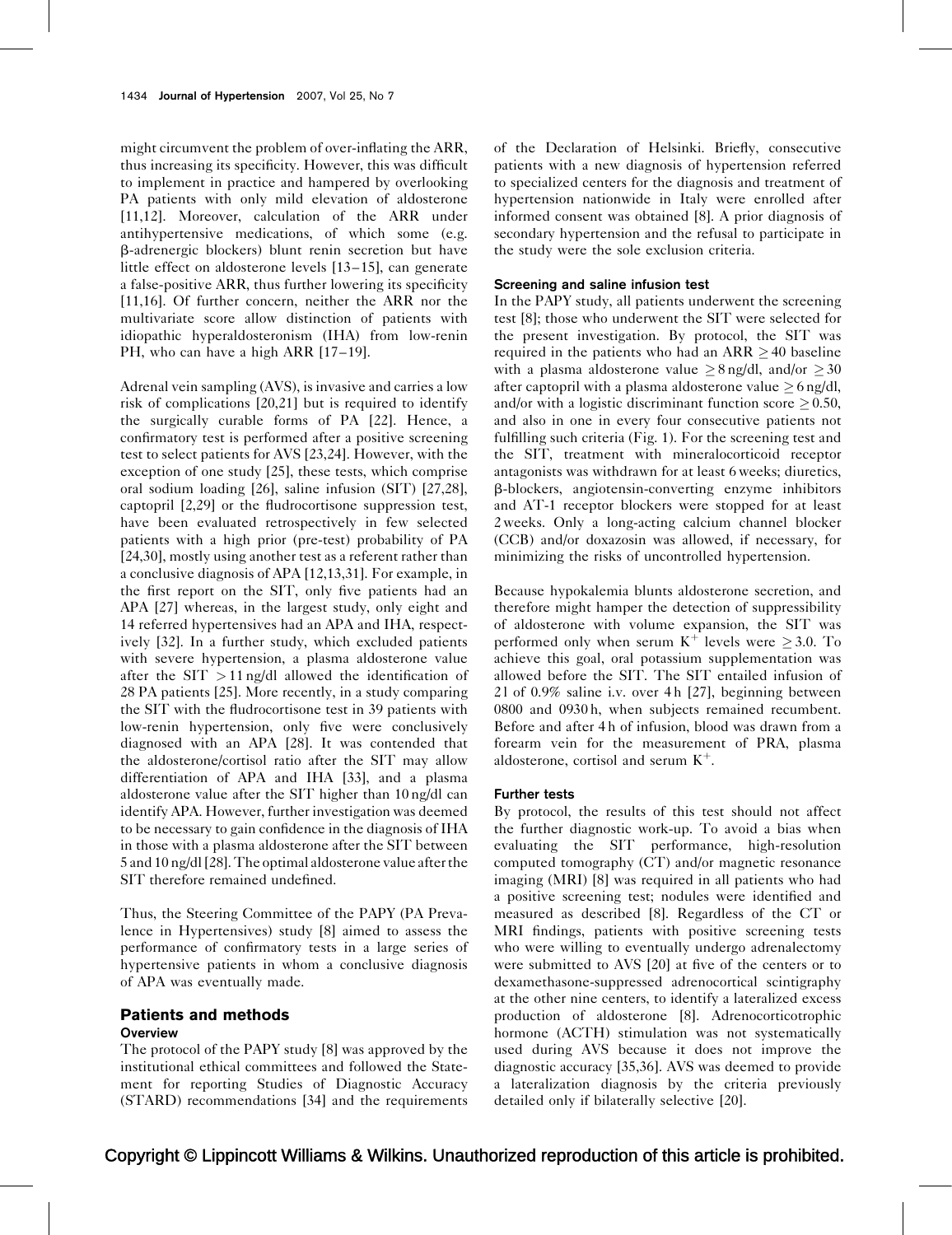<span id="page-2-0"></span>

Flow chart indicating the study design. After enrolment, 55 patients were discarded from further analysis because of incomplete data, protocol violations or unwillingness to undergo further testing. ARR, aldosterone-renin ratio; APA, aldosterone-producing adenoma; IHA, idiopathic hyperaldosteronism; LDF, logistic discriminant function; PH, primary hypertension; SIT, saline infusion test.

#### Biochemical measurements

Serum and urine  $Na<sup>+</sup>$  and  $K<sup>+</sup>$  levels were measured by standard methods; hypokalemia was defined as serum  $K^+$  $\leq$  3.5 mEq/l. PRA was measured by radioimmunoassay using commercial kits (RenCTK; Sorin Biomedica, Saluggia, Italy in 10 centers; Angiotensin I RIA CT; Radim, Pomezia, Italy in the remainders). The normal range when sitting at rest and on a normal  $Na<sup>+</sup>$  diet is 0.51–2.64 ng/ml per h; intra- and inter-assay coefficients of variation were within 8 and 10% for both kits. The assay for aldosterone was performed with a commercially available diagnostic kit (Aldosterone Mirya, Technogenetics, Cassina de Pecchi, Italy). The normal range is 2.0–15.0 ng/dl supine, 3.0– 32.0 ng/dl upright on a normal  $Na<sup>+</sup>$  diet; both intra- and inter-assay coefficients of variation assay were less than 5.6%;thecross-reactivity oftheantibodyfor aldosteronefor the other adrenal steroids was < 0.001%.

Cortisol (normal range 50–250 ng/ml) was measured with a commercial kit (Cortisol Bridge; Adaltis, Casalecchio di Reno, Italy); the intra- and inter-assay coefficients of variation of this assay were less than 6 and 10%, respectively. The cross-reactivity of the antibody for the other adrenal steroids was 18% for 11-desoxycortisol, 7.5% for corticosterone, 7.5% for 21-desoxycortisol; 7.3% for desoxycorticosterone,  $6\%$  for  $17\alpha$ -progesterone, and less than 0.1% for aldosterone and most other known steroids. Hormone values showed no differences across centers; nonetheless, samples are being re-assayed in a single laboratory (Padua) for a quality control project.

#### Diagnostic criteria

The diagnosis of PA required evidence of autonomous excess aldosterone production based on an ARR  $\geq$  40 baseline, and/or  $> 30$  after captopril, and/or with a logistic discriminant function score  $\geq 0.50$  as described above [\[8\]](#page-9-0). A keynote feature of the PAPY study entails the recognition that the cause of PA can be unequivocally identified only in APA, albeit with the strict diagnostic criteria described in Table 1. Cure of hypertension was defined as a systolic blood pressure  $\langle 140 \text{ mmHg} \rangle$  and diastolic blood pressure < 90 mmHg without medications; improvement as a systolic and diastolic blood pressure < 140/90 mmHg, respectively, or a fall by at least 10% from baseline on the same or reduced number of medications and/or reduced number of defined daily doses, as described previously [\[8\].](#page-9-0) Thus, on completion of the diagnostic work-up, the leading investigator of each hypertension

#### Table 1 The 'four corners' criteria for the diagnosis of aldosteroneproducing adenoma

Four corners criteria

- 1. Biochemical diagnosis of primary aldosteronism
- 2. Unequivocal evidence of lateralized aldosterone secretion at: bilaterally selective adrenal vein sampling or
- mineralocorticoid adrenal scintigraphy. 3. Evidence of adrenocortical nodule on computed tomography
- and/or magnetic resonance imaging and/or surgery and/or histopathology 4. Post-adrenalectomy follow-up data:
- Cure or improvement of hypertension Correction of the biochemical picture of primary aldosteronism

Note that all four items must be satisfied.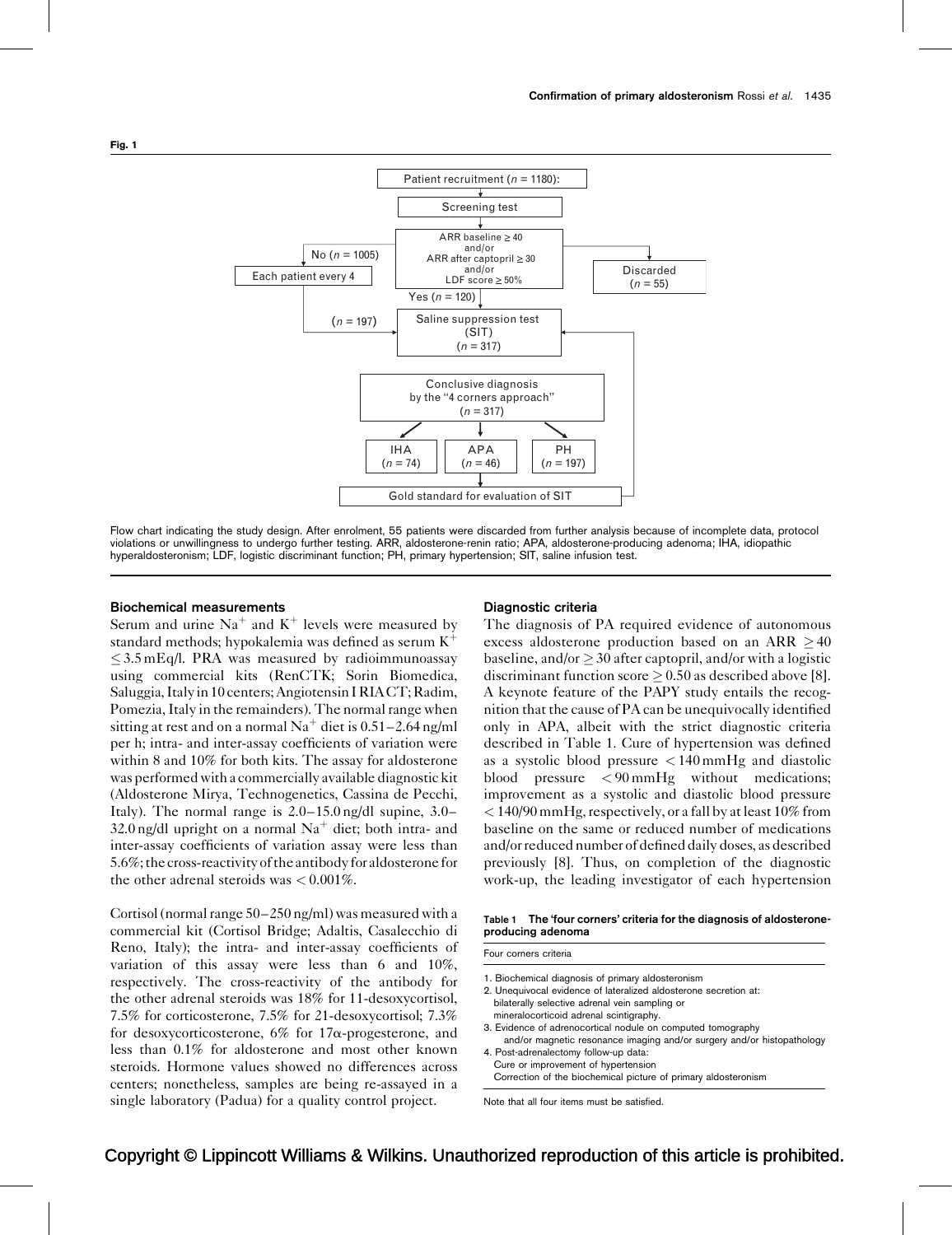center determined whether the patient had PA or not. The diagnosis of APA thereafter had to stand on the aforementioned criteria. Patients with a biochemical evidence of PA but without conclusive evidence for a lateralized excess of aldosterone, were presumed to have IHA.

#### Statistical analysis

Quantitative variables, including PRA, aldosterone and cortisol, that showed a skewed distribution were transformed to achieve a normal distribution. One-way analysis of variance with Bonferroni's test post-hoc was used to compare quantitative variables between groups. The distribution of categorical variables was investigated by chi-squared analysis; correlation was assessed by a non-parametric Spearman test.  $P < 0.05$  was considered statistically significant.

The cut-off values that gave the highest accuracy (e.g. the best combination of sensitivity and false-positive rate) were determined by the sensitivity/specificity versus criterion value plot [\[37\].](#page-9-0) The accuracy of the SIT for identifying PA, APA and IHA was estimated by the area under the receiver operator characteristics (ROC) curve (AUC) which can be interpreted as: (i) the average value of sensitivity for all possible values of specificity and (ii) the average value of specificity. When the variable under study cannot distinguish between groups, the AUC is 0.5 (e.g. the ROC curve will coincide with the diagonal). When there are no values overlapping between the groups, the AUC equals 1 and the ROC curve will reach the upper left corner of the plot.

To investigate the performance of the test in patient cohorts with a different prior probability (prevalence) of PA and its subtypes, the ROC curves were determined in all patients, and then in those with a positive screening test [\[8\].](#page-9-0) Comparison of the ROC curves [\[37\]](#page-9-0) was performed with MedCalc software, version 9.2.0.0 (MedCalc Software, Mariakerke, Belgium).

#### Power of the study

Power calculation (with MedCalc) showed that a study with 67 patients with and without PA, or any of its subtypes, had a 90% statistical power to show a statistical difference (at a type I error of 0.05) of 0.350 between the AUC under the ROC curve for the SIT and the identity line.

## **Results**

#### Baseline anthropometric characteristics

Of the 1180 patients originally enrolled, 55 were excluded from further analysis because of incomplete data, protocol violations or unwillingness to undergo additional tests [\(Fig. 1\)](#page-2-0). Overall, the anthropometric and biochemical features of these patients did not differ from the remaining 1125 patients. There were no patients with renal failure or heart failure.

One hundred and ninety-seven (75.5%) of the eligible patients with a negative screening test and 120 PA patients underwent the SIT. The baseline anthropometric and hormonal features of these 317 patients divided by diagnosis are shown in Table 2. The APA patients were older and had a higher systolic blood pressure (BP) than those with PH. They did not differ from the patients with IHA, except for lower serum  $K^+$ . By definition, in both APA and IHA patients, plasma aldosterone and ARR were higher, and renin and potassium levels were lower than in the PH patients, whereas plasma cortisol levels were similar.

The SIT was performed, on average, 4 weeks after the screening; however, there were no significant differences between the PRA, aldosterone, cortisol and ARR baseline values measured at the screening test and at the SIT.

At the time of the SIT, 41% of the patients were untreated, 35% were on a CCB or doxazosin, and 24% were on both agents. The APA patients required a combination of the two antihypertensive drugs more often (42% of cases) than the other two groups. However,

Table 2 Anthropometric and biochemical characteristics of the patients with primary hypertension (PH) and primary aldosteronism (PA) caused by an aldosterone-producing adenoma (APA) and idiopathic hyperaldosteronism (IHA)

|                                 | PH $(n = 197)$      | P           | APA $(n=46)$         | P          | IHA $(n=74)$        | P (IHA versus PH) |
|---------------------------------|---------------------|-------------|----------------------|------------|---------------------|-------------------|
| Age (years, range)              | $46(20-76)$         | $P = 0.031$ | $51(27-77)$          | ΝS         | $48(22-73)$         | <b>NS</b>         |
| Body mass index $(kq/m^2)$      | $27.4 \pm 4.7$      | <b>NS</b>   | $27.4 \pm 4.1$       | <b>NS</b>  | $26.9 \pm 4.1$      | <b>NS</b>         |
| Systolic blood pressure (mmHq)  | $147 + 18$          | $P = 0.002$ | $158 + 23$           | ΝS         | $153 + 16$          | $P = 0.066$       |
| Diastolic blood pressure (mmHg) | $97 + 11$           | <b>NS</b>   | $97 + 10$            | <b>NS</b>  | $100 + 10$          | $P = 0.035$       |
| Serum $K^+$ (mEq/l)             | 4.1 $\pm$ 0.4       | P < 0.0001  | $3.4 + 0.5$          | P < 0.0001 | $3.9 + 0.4$         | $P = 0.028$       |
| $Na+$ , V (mEg/day)             | 145 (135 - 155)     | <b>NS</b>   | $131(110 - 153)$     | <b>NS</b>  | $136(122 - 151)$    | <b>NS</b>         |
| Serum creatinine (umol/l)       | 79 (44 – 195)       | NS.         | $83(53 - 120)$       | <b>NS</b>  | $80(50 - 120)$      | <b>NS</b>         |
| PRA (ng/ml/h)                   | $1.31(1.00 - 1.63)$ | $P = 0.002$ | $0.64$ (0.31 - 0.98) | <b>NS</b>  | $0.52(0.37 - 0.68)$ | P < 0.001         |
| Plasma aldosterone (ng/dl)      | $17.9(16.3 - 19.6)$ | P < 0.0001  | $32.1(26.0-38.2)$    | <b>NS</b>  | $25.6(22.4-28.8)$   | P < 0.0001        |
| ARR $(ng/dl)/(ng/ml$ per h)     | $13.7(12.2 - 16.3)$ | P < 0.0001  | $50.2(26.5 - 123.2)$ | <b>NS</b>  | $49.2(32.9 - 77.8)$ | P < 0.0001        |
| Plasma cortisol (nmol/l)        | 146 (137 – 154)     | NS.         | 131 (120-143)        | <b>NS</b>  | 143 (130 - 156)     | <b>NS</b>         |

Data are mean $\pm$  SD (95% confidence interval) for variables not normally distributed; range is reported for age and serum creatinine. PRA, Plasma renin activity; Na $^+$ <sub>u</sub>V, sodium urinary excretion; ARR, aldosterone (ng/dl)/PRA (ng/ml per h) ratio; NS, not significant.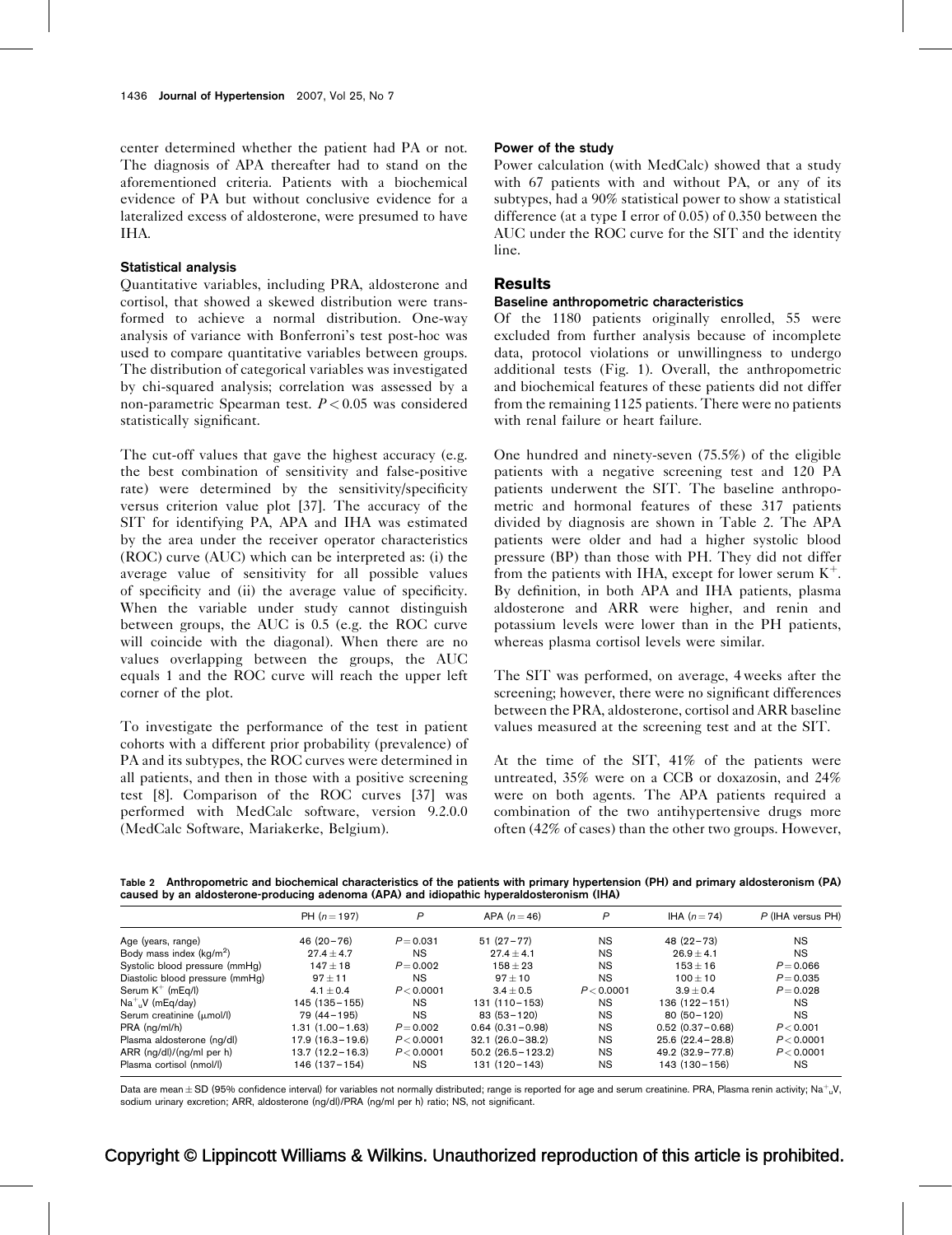<span id="page-4-0"></span>it is unlikely that treatment altered the SIT results because there were no differences across treatment groups of PRA, aldosterone and cortisol, within the entire cohort, or in each diagnosis group, at baseline and after the SIT (see below).

#### Saline infusion test

A rise in blood pressure was occasionally seen during the SIT but no side-effects and no significant change of serum  $K^+$  were recorded (Table 3). PRA, aldosterone and cortisol concentrations decreased in all groups, without differences across treatments. In the PH group PRA, aldosterone and cortisol concentrations fell by 66, 64 and 37%, respectively; in the APA group, they fell by 46, 47 and 44%; in the IHA, the corresponding decreases were 52, 54 and 42%. After the SIT, there were no significant differences of PRA and cortisol, although aldosterone was higher in APA and IHA than in PH group (both  $P < 0.0001$ ) but there was an overlapping of values (Fig. 2).

The percentage fall of aldosterone from baseline correlated with that of PRA in the all cohort  $(r=0.177,$  $P < 0.001$ ), PH  $(r = 0.298, P = 0.001)$  and APA  $(r=0.396, P=0.030)$  groups, but not in the IHA group  $(r = 0.254, NS)$ . The fall of aldosterone also correlated with that of cortisol in the all cohort  $(r = 0.451, P < 0.001)$ , PH ( $r = 0.520$ ,  $P < 0.001$ ), APA ( $r = 0.489$ ,  $P = 0.003$ ) and IHA  $(r = 0.372, P = 0.005)$  groups.

#### Power of the study

Based on power calculation with its sample size, this study had > 90% power to investigate the accuracy of the SIT for all diagnosis subgroups.

#### Diagnostic accuracy of the saline infusion test

[Figure 3](#page-5-0) illustrates the ROC curve of plasma aldosterone after the SIT (upper panel) and the sensitivity/specificity versus criterion plot (lower panel) for identification of APA. [Table 4](#page-5-0) shows the AUC of plasma aldosterone after the SIT in the diagnosis groups, along with point estimates of the optimal cut-off value. The AUC differed  $(P<0.0001)$  from that under diagonal for diagnosing APA, IHA and PA at large, indicating the usefulness of the SIT. There were subtle differences of optimal





The dot diagram shows the plasma levels of aldosterone after the saline infusion test (SIT) in the patients with primary (essential) hypertension (PH), aldosterone-producing adenoma (APA) and idiopathic hyperaldosteronism (IHA). On average, values were significantly  $(P< 0.001)$  higher in both the APA and IHA groups compared to the PH group, but there was a marked overlap of individual values across groups. The optimal cut-off values for discrimination, as determined by the sensitivity/specificity versus value criterion plot for identifying the two PA subtypes, is also shown.

cut-offs across diagnosis groups, but point estimate values fell in a narrow range (6.48–6.91 ng/dl).

[Table 4](#page-5-0) shows the AUC and the optimal cut-off values of plasma aldosterone after the SIT for identification of APA, IHA and PA in the all cohort and in the patients with a positive screening test. [Table 5](#page-6-0) shows the SIT operative features (sensitivity, specificity, likelihood ratios and predictive values) at these optimal cut-off values. The highest diagnostic accuracy  $(AUC = 0.877,$ 0.806–0.948) was obtained for identification of APA in the patients with an  $ARR > 40$ , the lowest AUC (0.786, 0.727–0.844) for identification of IHA in the all cohort. Thus, a consistent improvement of the AUC was seen by applying the SIT to a pre-selected cohort with a higher prevalence of diseases. [Figure 4](#page-6-0) shows the SIT positive and negative predictive value as a function of the disease prevalence, at the sensitivity and specificity (82.6% and 75.1%) corresponding to the optimal aldosterone cut-off values for the identification of APA in the all cohort.

Table 3 Changes of plasma renin activity, aldosterone and cortisol observed after the saline infusion in patients with primary hypertension (PH) and primary aldosteronism caused by an aldosterone-producing adenoma (APA) and idiopathic hyperaldosteronism (IHA)

|                                                                                                                      | PH $(n = 197)$<br>Saline                                                       |                                                                                          | APA $(n = 46)$<br>Saline                                                  |                                                                                | <b>IHA</b> $(n=74)$<br>Saline                                             |                                                                                   |
|----------------------------------------------------------------------------------------------------------------------|--------------------------------------------------------------------------------|------------------------------------------------------------------------------------------|---------------------------------------------------------------------------|--------------------------------------------------------------------------------|---------------------------------------------------------------------------|-----------------------------------------------------------------------------------|
|                                                                                                                      |                                                                                |                                                                                          |                                                                           |                                                                                |                                                                           |                                                                                   |
|                                                                                                                      | Before                                                                         | After                                                                                    | <b>Before</b>                                                             | After                                                                          | Before                                                                    | After                                                                             |
| Serum $K^+$ (mEq/l)<br>Plasma renin activity (ng/ml per h)<br>Plasma aldosterone (ng/dl)<br>Plasma cortisol (nmol/l) | $4.0 \pm 0.3$<br>$1.07(0.74 - 1.44)$<br>$15.1(13.5 - 16.9)$<br>$101(91 - 111)$ | $3.9 + 0.4$<br>$0.36$ $(0.35 - 0.74)$ **<br>$5.5(4.8-6.1)$ <sup>**</sup><br>63 (56-70)** | $3.5 + 0.5$<br>$0.63(0.32 - 0.95)$<br>$32.4(25.6-39.1)$<br>$93(68 - 117)$ | $3.5 + 0.3$<br>$0.28(0.23 - 0.49)^*$<br>$17.5(13.3-21.6)$ **<br>$52(35-70)$ ** | $3.9 + 0.4$<br>$0.64(0.43 - 0.86)$<br>$24.2(20.7-27.6)$<br>$88(63 - 112)$ | $3.8 + 0.4$<br>$0.31(0.27 - 0.50)$ **<br>$11.1 (8.5 - 13.6)$ **<br>$51(36-67)$ ** |

 $P < 0.05$ , \*\*  $P < 0.0001$  versus before saline.

Copyright © Lippincott Williams & Wilkins. Unauthorized reproduction of this article is prohibited.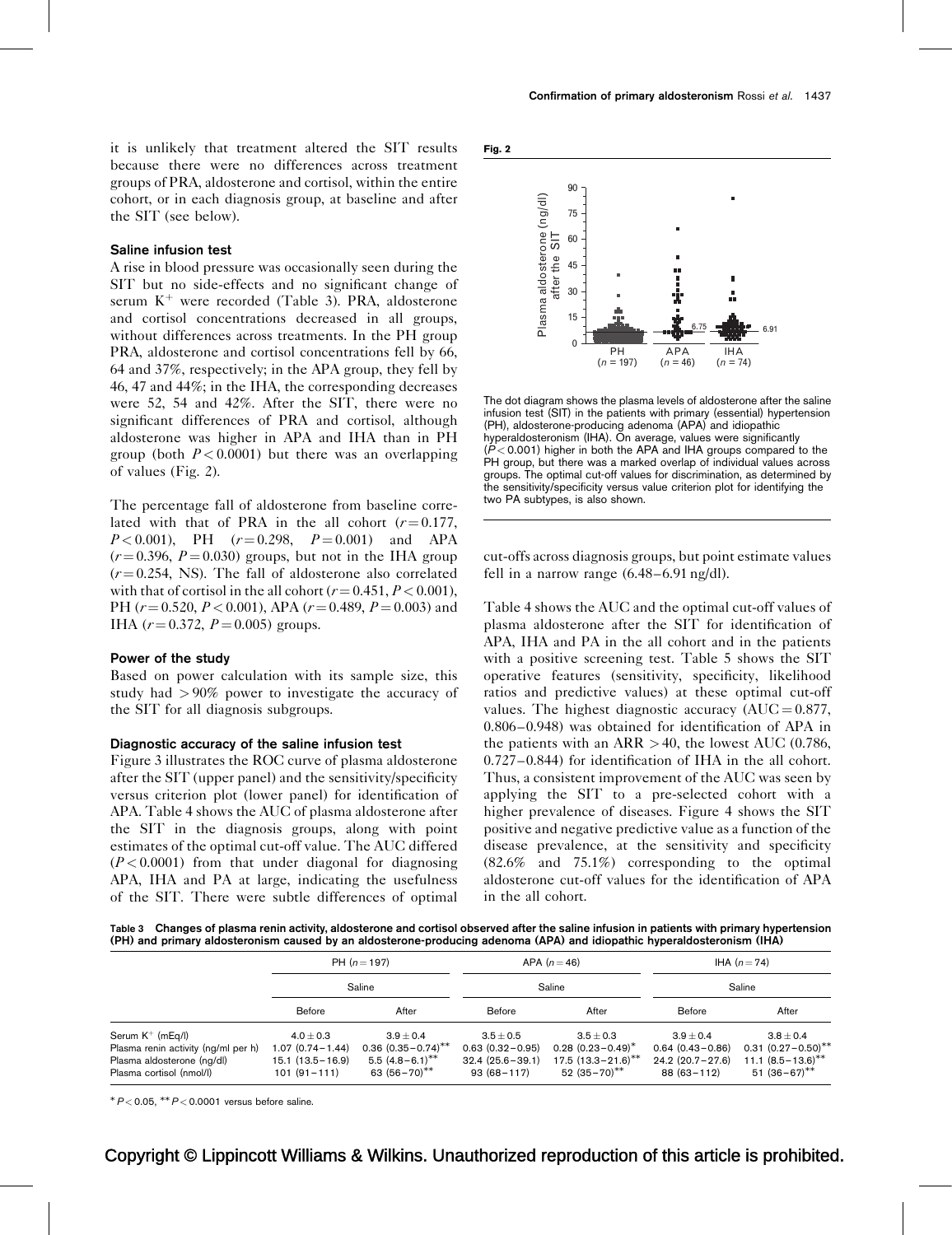<span id="page-5-0"></span>



The upper panel show the receiver-operating characteristics curve of plasma aldosterone (A) after the saline infusion test for the identification of aldosterone-producing adenoma (APA). The lower panel illustrates the sensitivity/specificity versus value criterion plot used for identifying the optimal cut-off value. In the upper panels, the black square identifies the optimal cut-off value (6.75 ng/dl). PA, Primary aldosteronism.

#### The saline infusion test end-points

Given the correlation between the SIT-induced changes of aldosterone and PRA, or cortisol, we wondered whether PRA- or cortisol-corrected aldosterone values could provide a better diagnostic accuracy over the raw plasma aldosterone values. Hence, we measured the AUC under the ROC curve of the PRA- and cortisolcorrected aldosterone values for identification of APA, IHA and PA. This analysis showed an AUC under the raw

aldosterone values higher than the cortisol-adjusted aldosterone values (0.853, 0.794–0.912 versus 0.764, 0.698–0.822,  $P < 0.05$ ); at variance, the AUC of the raw and the PRA-corrected aldosterone values were superimposed ([Fig. 5\)](#page-6-0).

#### Effect of hypokalemia

By investigating whether the aldosterone response to SIT differed between normokalemic and hypokalemic PA patients, we found no evidence for significant differences in their AUC [\(Table 6\)](#page-7-0) for diagnosing APA, IHA or PA.

#### **Discussion**

A timely diagnosis of the PA subtypes is crucial because removal of a unilateral adrenal cause of excess aldosterone corrects the hyperaldosteronism and cures, or markedly ameliorates, hypertension in most patients, and induces regression of its detrimental consequences [\[38,39\]](#page-9-0). Identification of the surgically curable forms of PA requires AVS [\[22,40\],](#page-9-0) which is costly [\[41\],](#page-9-0) minimally invasive, and not without risks [\[20\].](#page-9-0) Therefore, it should be reserved for patients with confirmed PA who are candidates to adrenalectomy.

Patients are commonly selected for AVS by the demonstration of non-suppressibility of aldosterone after captopril [\[42\]](#page-9-0), oral sodium loading [\[26\]](#page-9-0), acute saline infusion, or fludrocortisone and salt [\[26,43,44\]](#page-9-0). The latter might be the best confirmatory test [\[43\],](#page-9-0) but the untrivial risk of severe hypokalemia implying the need of close monitoring through hospitalization lowers its usefulness in practice. Likewise, oral sodium loading has not gained wide acceptance in practice because of poor patient compliance and inconsistent results [\[26,44\].](#page-9-0) By contrast, the SIT can be easily performed on an outpatient basis and might be safe and accurate, thus approaching the features of an ideal test [\[27,33\]](#page-9-0). However, this test was investigated in a small series of highly selected patients retrospectively, and/or with reference to another test that was optimistically assumed to comprise a 'gold diagnostic' standard [\[2–6,14\]](#page-9-0). Instead, it should be evaluated with respect

Table 4 Area (AUC) under the receiver-operating characteristics curve and optimal cut-off values for plasma aldosterone concentration after the saline infusion test (SIT)

| Diagnosis                     | Patients                | AUC (95% CI)           | P        | Optimal cut-off (ng/dl) |
|-------------------------------|-------------------------|------------------------|----------|-------------------------|
| Primary aldosteronism         |                         |                        |          |                         |
|                               | All $(n=317)$           | $0.811(0.764 - 0.859)$ | < 0.0001 | 6.80                    |
|                               | Preselected $(n=163)$   | $0.836(0.774 - 0.898)$ | < 0.0001 | 6.91                    |
| Aldosterone-producing adenoma |                         |                        |          |                         |
|                               | All $(n=243)$           | $0.853(0.794 - 0.912)$ | < 0.0001 | 6.75                    |
|                               | Preselected $(n = 105)$ | $0.877(0.806 - 0.948)$ | < 0.0001 | 6.48                    |
| Idiopathic hyperaldosteronism |                         |                        |          |                         |
|                               | All $(n=271)$           | $0.786(0.727 - 0.844)$ | < 0.0001 | 6.91                    |
|                               | Preselected $(n=129)$   | $0.812(0.738 - 0.886)$ | < 0.0001 | 6.91                    |

Preselected patients were those with a positive screening test, as described in the Patients and Methods section. P-values denote the significant difference from the AUC of the identity line. The optimal cut-off was the value of plasma aldosterone after the SIT that provided the highest accuracy (e.g. the best trade-off between sensitivity and specificity). CI, Confidence interval.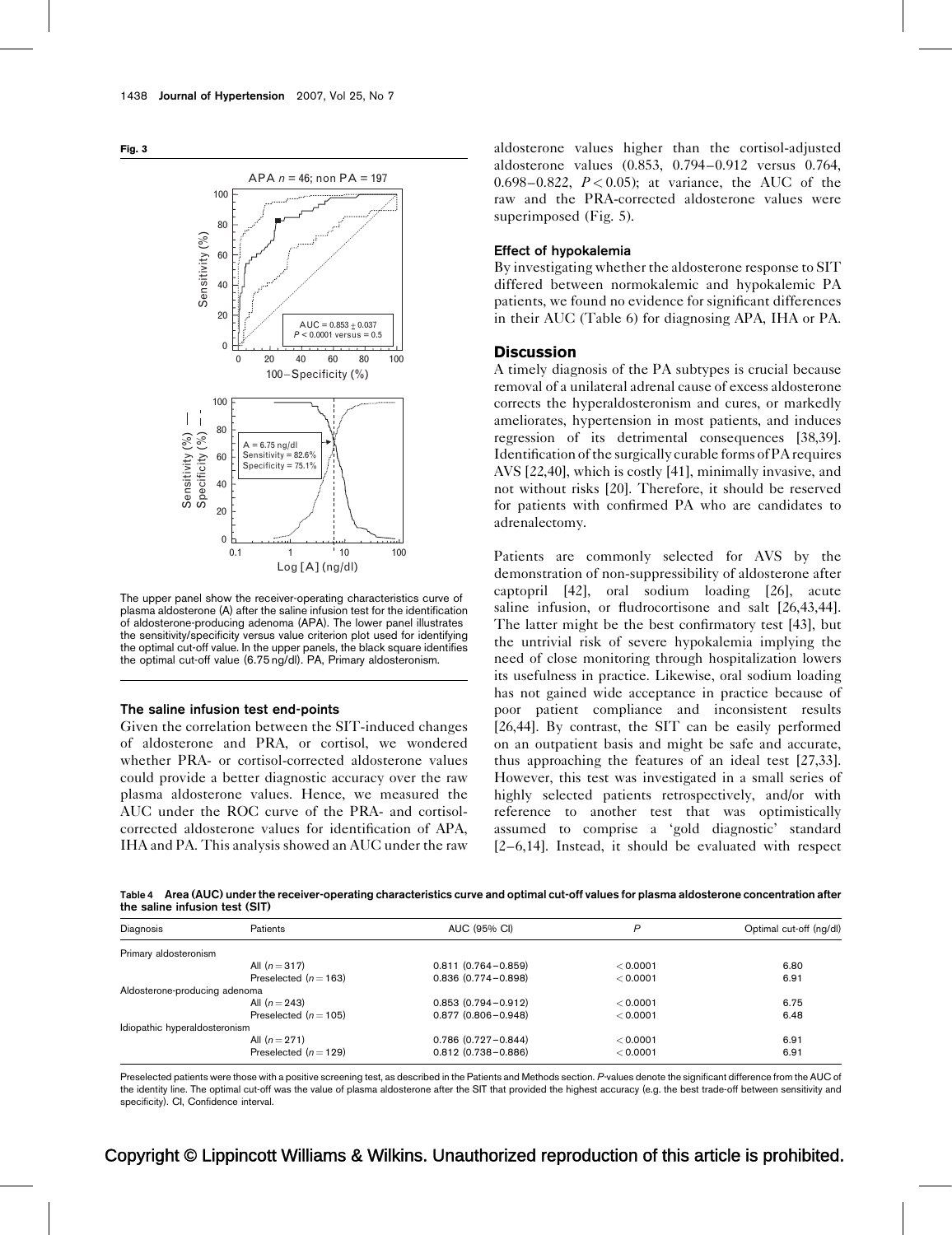<span id="page-6-0"></span>

| Table 5 Operative feature of plasma aldosterone concentration after the saline infusion test (at the optimal cut-off values shown in Table 3) |  |
|-----------------------------------------------------------------------------------------------------------------------------------------------|--|
| for identification of primary aldosteronism (PA), aldosterone-producing adenoma (APA) and idiopathic hyperaldosteronism (IHA) in all the      |  |
| patients and in those preselected based on the result of the screening test                                                                   |  |

| Diagnosis             | Patients (disease<br>prevalence) | Sensitivity<br>$(95% \nCl)$ | Specificity<br>$(95% \text{ Cl})$ | Positive<br>likelihood ratio | Negative<br>likelihood ratio | Positive<br>predictive value | Negative<br>predictive value |
|-----------------------|----------------------------------|-----------------------------|-----------------------------------|------------------------------|------------------------------|------------------------------|------------------------------|
| Primary aldosteronism |                                  |                             |                                   |                              |                              |                              |                              |
|                       | All (37.9%)                      | $73.3(64.5 - 81.0)$         | $76.1 (69.6 - 81.9)$              | 3.07                         | 0.35                         | 65.2                         | 82.4                         |
|                       | Preselected (56.4%)              | $73.9(63.7-82.5)$           | $80.3(69.1 - 88.8)$               | 3.75                         | 0.32                         | 82.9                         | 70.4                         |
|                       | Aldosterone-producing adenoma    |                             |                                   |                              |                              |                              |                              |
|                       | All (18.9%)                      | $82.6(68.6 - 92.2)$         | $75.1(68.5 - 81.0)$               | 3.34                         | 0.23                         | 44.3                         | 94.9                         |
|                       | Preselected (32.4%)              | $88.2(72.5 - 96.6)$         | $74.6(62.9 - 84.2)$               | 3.48                         | 0.16                         | 62.5                         | 93.0                         |
|                       | Idiopathic hyperaldosteronism    |                             |                                   |                              |                              |                              |                              |
|                       | All (27.3%)                      | $68.9(57.1 - 79.2)$         | $77.0(70.7-82.8)$                 | 3.02                         | 0.40                         | 53.1                         | 86.9                         |
|                       | Preselected (45%)                | $70.7(57.3 - 81.9)$         | $80.3(69.1 - 88.8)$               | 3.58                         | 0.37                         | 74.5                         | 77.0                         |

Preselected patients were those with a positive screening test, as described in the Patients and Methods section. Sensitivity: the probability that a test result will be positive when the disease is present (true positive rate). Specificity: the probability that a test result will be negative when the disease is not present (true negative rate). Positive likelihood ratio: the ratio between the probability of a positive test result given the presence of the disease and the probability of a positive test result given the absence of the disease. Negative likelihood ratio: the ratio between the probability of a negative test result given the presence of the disease and the probability of a negative test result given the absence of the disease. Positive predictive value: the probability that the disease is present when the test is positive. Negative predictive value: the probability that the disease is not present when the test is negative. CI, Confidence interval.

to a conclusive diagnosis [\[34\]](#page-9-0). Furthermore, most studies, with few exceptions [\[10,32\]](#page-9-0), comprised only a few patients without PA, thus precluding calculation of the sensitivity and specificity and increasing the chances of overestimating the SIT performance.

Importantly, even though IHA does not benefit from surgery and mandates medical treatment, practically all studies were designed to confirm PA, rather than identify its surgically curable forms.

A major strength of the PAPY study consists of the use of strict criteria ([Table 1\)](#page-2-0) to diagnose APA [\[8\]](#page-9-0), which provided the opportunity to evaluate the SIT for

Fig. 4



The plot shows the positive and negative predictive value as a function of the prevalence (pre-test or prior probability) of disease. Both were calculated at a sensitivity of 82.6 and a specificity of 75.1%, corresponding at the value of plasma aldosterone after the saline infusion test (SIT) of 6.75 ng/dl that furnished the highest accuracy for the identification of aldosterone-producing adenoma (APA). The plot shows that, under the most common conditions encountered in practice (e.g. with a disease prevalence < 50%), the SIT test performs better at excluding rather than confirming the presence of the disease. The dashed vertical line identifies the APA prevalence at which the postive and negative predictive value curves cross. The dashed horizontal line identifies the corresponding predictive values.

confirming this diagnosis, rather than that of IHA, and PA at large. Furthermore, the systematic use of the SIT in the patients with a positive screening test and in a large number of those who tested negative, allowed evaluation of its diagnostic performance with unprecedented accuracy under conditions similar to those encountered in daily practice.

Moreover, patients in the PAPY study were carefully prepared from the pharmacological standpoint for both the screening and the SIT. It is noteworthy that we found no significant differences between the baseline hormonal values at the screening and at the SIT. As the latter was performed some weeks after the former, this finding rules out a carry-over effect of previous antihypertensive drug treatment on hormone levels.

Fig. 5



Comparison of the receiver-operating characteristics curve of plasma aldosterone, the aldosterone/renin ratio (ARR) and the aldosterone/ cortisol ratio (A/C) after the saline infusion test for the identification of aldosterone-producing adenoma. Plasma aldosterone performed significantly better than the A/C ratio ( $P < 0.05$ ) whereas no difference was found between aldosterone and the ARR.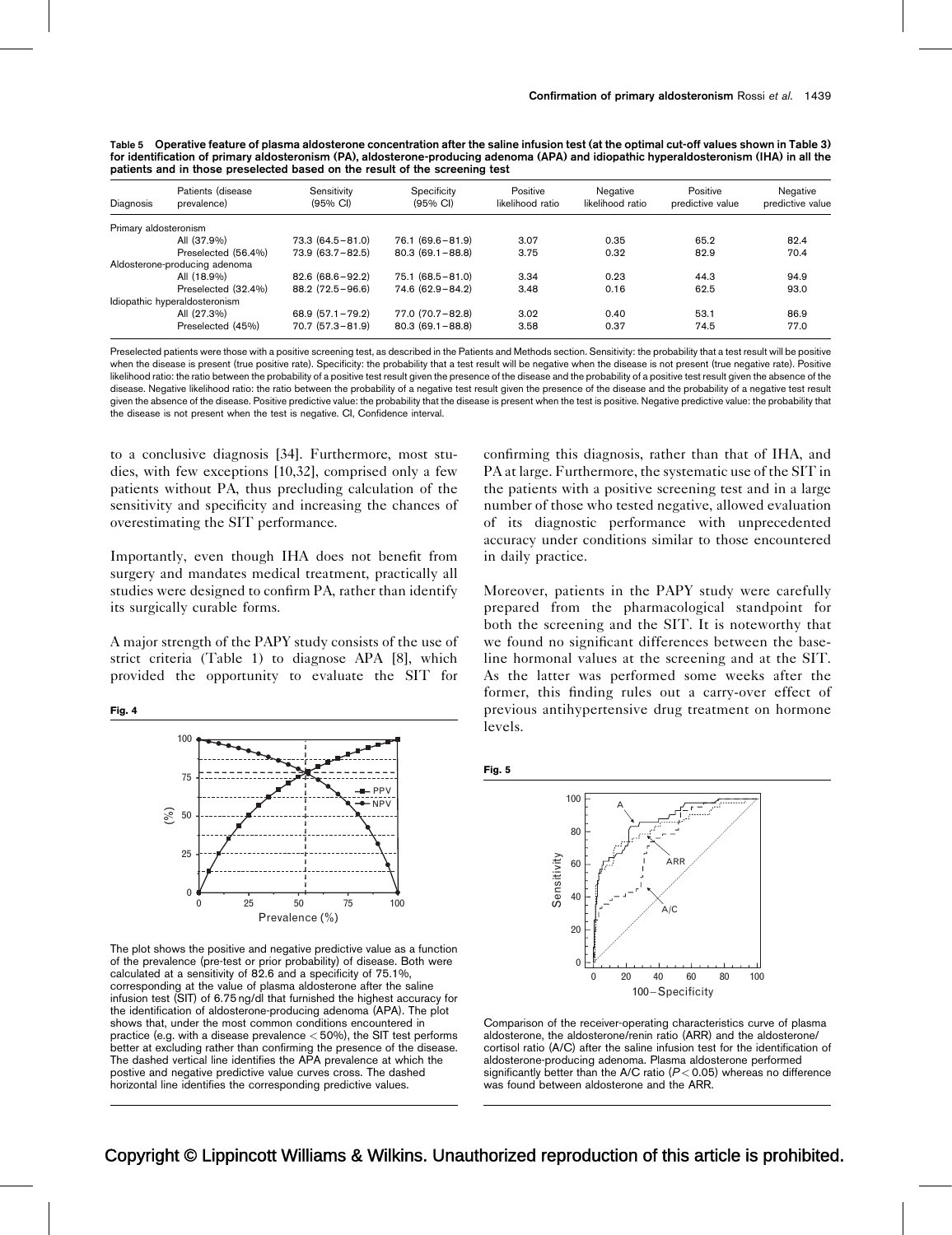| Diagnosis                                  | Patients (n) | AUC (95% CI)              |           | Normokalemic versus hypokalemic |  |
|--------------------------------------------|--------------|---------------------------|-----------|---------------------------------|--|
| Primary aldosteronism                      |              |                           |           |                                 |  |
| Normokalemia                               | 74           | $0.805(0.751 - 0.858)$    | < 0.0001  | <b>NS</b>                       |  |
| Hypokalemia                                | 33           | $0.763$ $(0.577 - 0.948)$ | 0.033     |                                 |  |
| Aldosterone-producing adenoma <sup>a</sup> |              |                           |           |                                 |  |
| Normokalemia                               | 209          | $0.821(0.739 - 0.903)$    | < 0.0001  | <b>NS</b>                       |  |
| Hypokalemia                                | 26           | $0.802(0.628 - 0.976)$    | 0.016     |                                 |  |
| Idiopathic hyperaldosteronism <sup>a</sup> |              |                           |           |                                 |  |
| Normokalemia                               | 247          | $0.798$ $(0.737 - 0.859)$ | < 0.0001  | <b>NS</b>                       |  |
| Hypokalemia                                | 15           | $0.661(0.370 - 0.951)$    | <b>NS</b> |                                 |  |

<span id="page-7-0"></span>Table 6 Results of the area under the receiver-operating characteristics (ROC) curve (AUC) analysis for plasma aldosterone concentration after the saline infusion test (SIT) in the different diagnosis group according to the presence or absence of normokalemia

Patients were classified as normokalemic or hypokalemic if they had serum K<sup>+</sup> before the SIT  $\geq$  or  $<$  3.5 mEq/l, respectively. P-value denotes significant differences from the AUC of the identity line. <sup>a</sup> For identification of aldosterone-producing adenoma, cases with known idiopathic hyperaldosteronism were not included in the ROC analysis and vice versa. Hence, the AUC can overestimate the accuracy of the test in this subgroup analysis. CI, Confidence interval; NS, not significant.

## The saline infusion test for confirming aldosteroneproducing adenoma, idiopathic hyperaldosteronism and primary aldosteronism

In this series of hypertensive patients without renal and heart failure, the test was well tolerated and did not change serum  $K^+$ , in keeping with a recent report [\[31\].](#page-9-0) However, a modest rise in blood pressure was occasionally observed. The patients with PH, APA, and IHA showed a similar decrease of aldosterone following volume expansion, but the hormone remained significantly higher in the APA or IHA patients than in PH patients ([Tables 3 and 5](#page-4-0)). We found no evidence for any treatment effect on hormone values (either the baseline or after the SIT), which is strong evidence against a long-acting calcium entry blocker and/or doxazosin influencing the aldosterone response to volume loading. From the practical standpoint, this implies that these treatments can be allowed during the SIT.

## Accuracy and predictive values of the saline infusion test

The diagnostic accuracy (AUC) of the SIT for identification of APA, the only forms of PA that can be conclusively diagnosed, was higher  $(P < 0.0001)$  than that under the diagonal ([Table 1;](#page-2-0) and also for IHA and PA, [Fig. 3](#page-5-0) and [Table 4](#page-5-0)). However, at the plasma aldosterone value of 6.75 ng/dl, which corresponds to the highest point estimate of accuracy, the sensitivity and the specificity were only moderate [\(Tables 4 and 5](#page-5-0)).

Clinicians are more interested in the positive predictive value (e.g. the probability that the disease is present when the test is positive) and the negative predictive value (e.g. the probability that the disease is absent when the test is negative), rather than in knowing the test sensitivity and specificity. Hence, we calculated these values as a function of the APA prevalence ([Fig. 3\)](#page-5-0) and found that, at the relatively low  $(< 50\%)$  prevalence of APA that can be expected at most centers, the SIT performed better at excluding rather than confirming the presence of APA. At the high (37.9%) PA prevalence of our selected cohort, the positive and negative predictive values were 65.2 and 82.4%, respectively. Thus, even when the disease prevalence is more than three-fold greater than that (11.2%) found in the all PAPY study [\[8\],](#page-9-0) the SIT was only moderately sensitive for identifying PA. At this prevalence rate, due to a slightly higher specificity, the SIT showed a high negative predictive value, indicating that it performs better with respect to exclusion rather than as a confirmation test. As predicted from [Fig. 3,](#page-5-0) the negative predictive value increased further in all groups when the subgroup with a lower disease prevalence was examined. Conversely, a lower negative, but a higher positive predictive value, were obtained only when patients with a positive screening test (e.g. with a 56.4% PA prevalence) were evaluated ([Table 4](#page-5-0)).

Accordingly, the SIT should be applied to populations with an enriched prevalence of PA, as in those pre-selected based on a screening test. However, even under these conditions, its accuracy is moderate and false-positive and negative results are to be expected. Finally, under the most common conditions of APA and PA prevalence, the SIT is more useful at ruling out than confirming the presence of the disease.

Our results are difficult to place in the context of the available data because of the lack of a conclusive diagnosis of PA subtypes in most studies as a result of the questionable criteria for diagnosing APA and PA [\[12,31\].](#page-9-0) For example, in one of the most rigorous studies available, the diagnosis of PA, but not of APA, was based on the SIT result itself, thus introducing a tautological bias [\[25\].](#page-9-0) Moreover, the patients with severe hypertension, who comprise a substantial proportion of the APA patients, were excluded. Notwithstanding the high accuracy found in that study [\[25\],](#page-9-0) recent experiences with the SIT using other tests as a referent reported a moderate accuracy of the SIT in accordance with our results [\[28,31,43\]](#page-9-0).

## Is plasma aldosterone the best end-point of the saline infusion test?

The significant correlations of aldosterone and PRA or cortisol changes during the SIT indicate that the fall of aldosterone was likely induced by the acute volume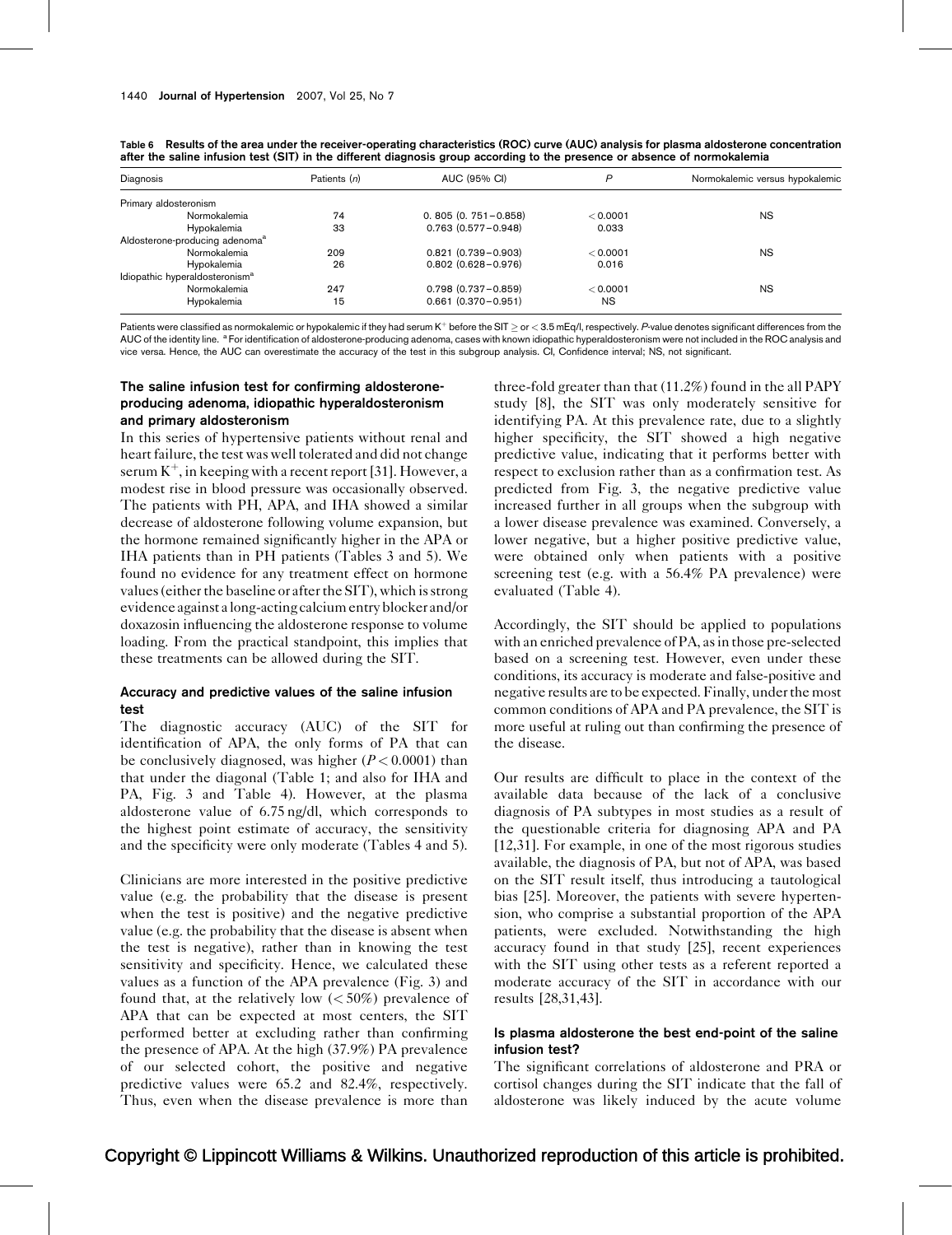expansion and decrease of the ACTH drive during the morning of the SIT. Hence, the hypothesis arises that the diagnostic accuracy of the SIT for identifying APA, IHA and PA increased by correcting the percentage change of aldosterone for those of either PRA or cortisol. By contrast, we found no improvement of the AUC under the ROC curve by using the ARR (0.838, 0.777–0.887) or the aldosterone/cortisol ratio (0.747, 0.679–0.808) compared to aldosterone alone ([Fig. 5](#page-6-0)). Thus, measuring PRA and/or cortisol does not improve the diagnostic accuracy performance of the SIT.

## Accuracy of the saline infusion test according to serum  $K^+$  levels

Studies supporting the use of the SIT for discriminating APA or IHA from PH were performed mainly in hypokalemic patients [\[28,33,45\],](#page-9-0) but it was recently suggested that the SIT would fail to provide discrimination between PH and normokalemic PA [\[12\]](#page-9-0). Moreover, a low sensitivity of the SIT was reported in normokalemic PA patients [\[43\].](#page-9-0) However, because hypokalemia blunts and normokalemia increases aldosterone secretion, normokalemia should restore the responsiveness of aldosterone to volume expansion. Most of our patients underwent the SIT when normokalemic, but some remained hypokalemic, thus allowing investigation of whether the response of aldosterone differs between normokalemic and hypokalemic PA patients. The AUC did not differ between the normokalemic and the hypokalemic patients ([Table 6\)](#page-7-0), for identification of PA or its major subtypes. Thus, we found no support for the contention that the SIT may be inaccurate in normokalemic patients [\[12\]](#page-9-0).

#### Limitations of the study

By protocol, we used a relatively high cut-off ( $\geq$  40), which was higher than the optimal cut-off ( $>$  25.86) determined experimentally [\[8\]](#page-9-0). Hence, it might be that milder forms of APA (and PA) were overlooked in patients without aldosterone suppressibility after the SIT [\(Fig. 1](#page-2-0)).

Moreover, few small APA, undetectable by CT, might have been mislabelled as IHA at centers where AVS was not available. This possibility is supported by the finding that, when the results were analysed according to the availability of AVS, not only the estimates of accuracy widened because of the smaller sample size, but also a clear-cut increase of the AUC for APA, and PA was seen (Table 7). This was likely because the relative proportion of APA increased and that of IHA decreased at centers with AVS availability, and vice versa [\[8\]](#page-9-0).

Finally, caution is advised before applying inflexibly the post-SIT aldosterone cut-offs identified in this study because some variability in the estimate of the optimal cut-offs might occur at other centers with the use of different methods for aldosterone assay.

Table 7 Results of the receiver-operating characteristics curve (AUC) analysis of plasma aldosterone concentration after the saline infusion test (SIT) for identification of the aldosterone-producing adenoma, idiopathic hyperaldosteronism and primary aldosteronism in the five centers with availability of adrenal vein sampling (AVS) and at the nine without AVS

| Diagnosis                     | Patients                                                      | AUC (95% CI)                     |       |  |  |  |
|-------------------------------|---------------------------------------------------------------|----------------------------------|-------|--|--|--|
| Primary aldosteronism         |                                                               |                                  |       |  |  |  |
|                               | At centers with AVS $(n=112)$                                 | $0.846$ (0.763 - 0.929) < 0.0001 |       |  |  |  |
|                               | At centers without AVS $(n = 205)$                            | $0.725(0.725 - 0.849) < 0.0001$  |       |  |  |  |
|                               | Aldosterone-producing adenoma                                 |                                  |       |  |  |  |
|                               | At centers with AVS $(n = 104)$                               | $0.889$ $(0.810 - 0.968)$        | 0.023 |  |  |  |
|                               | At centers without AVS $(n = 139)$                            | $0.824$ (0.701 - 0.842) < 0.0001 |       |  |  |  |
| Idiopathic hyperaldosteronism |                                                               |                                  |       |  |  |  |
|                               | At centers with AVS $(n=93)$                                  | $0.784$ (0.575 - 0.915) < 0.0001 |       |  |  |  |
|                               | At centers without AVS $(n=178)$ 0.810 (0.731-0.874) < 0.0001 |                                  |       |  |  |  |

P-value denotes significant difference from the AUC of the identity line.

#### **Conclusions**

This multicenter study shows that the SIT: (i) is moderately sensitive for the identification of APA, the major surgically curable subtype of PA, in both hypokalemic and the normokalemic patients and (ii) performs better for excluding rather than confirming the presence of the disease, particularly when the prevalence of APA is less than 50%.

We also identified the optimal plasma aldosterone cutoffs for the diagnosis of APA, IHA and PA in cohorts with different disease prevalence. Further research is ongoing to determine whether the SIT offers any advantage over the more simple captopril test. The pathophysiologic mechanisms underlying the incomplete suppression of aldosterone in several hypertensive patients without overt PA are also worthy of further investigation.

#### Acknowledgements

This study was supported by research grants from FORICA (The FOundation for advanced Research In Hypertension and CArdiovascular diseases) and the Societa` Italiana dell'Ipertensione Arteriosa.

There are no conflicts of interest.

#### List of participating centers and PAPY study investigators

DMCS Internal Medicine 4, Padova, Italy: Gian Paolo Rossi, Andrea Semplicini, Chiara Ganzaroli, Achille Cesare Pessina; Endocrinology, Padova, Italy: Franco Mantero, Decio Armanini, Giuseppe Opocher, Mee-Yung Mattarello; *Endocrinology*, Ancona, Italy: Gilberta Giacchetti, Vanessa Ronconi, Marco Boscaro; Azienda Ospedaliera ASMN di Reggio Emilia Internal Medicine, Reggio Emilia, Italy: Ermanno Rossi; Internal Medicine, Pisa, Italy: Giampaolo Bernini, Angelica Moretti; Department of Internal Medicine and Public Health, L'Aquila, Italy: Claudio Ferri, Giovambattista Desideri; Internal Medicine Palermo, Italy: Giuseppe Andronico, Giovanni Cerasola; Internal Medicine, Brescia, Italy: Damiano Rizzoni, Enzo Porteri,